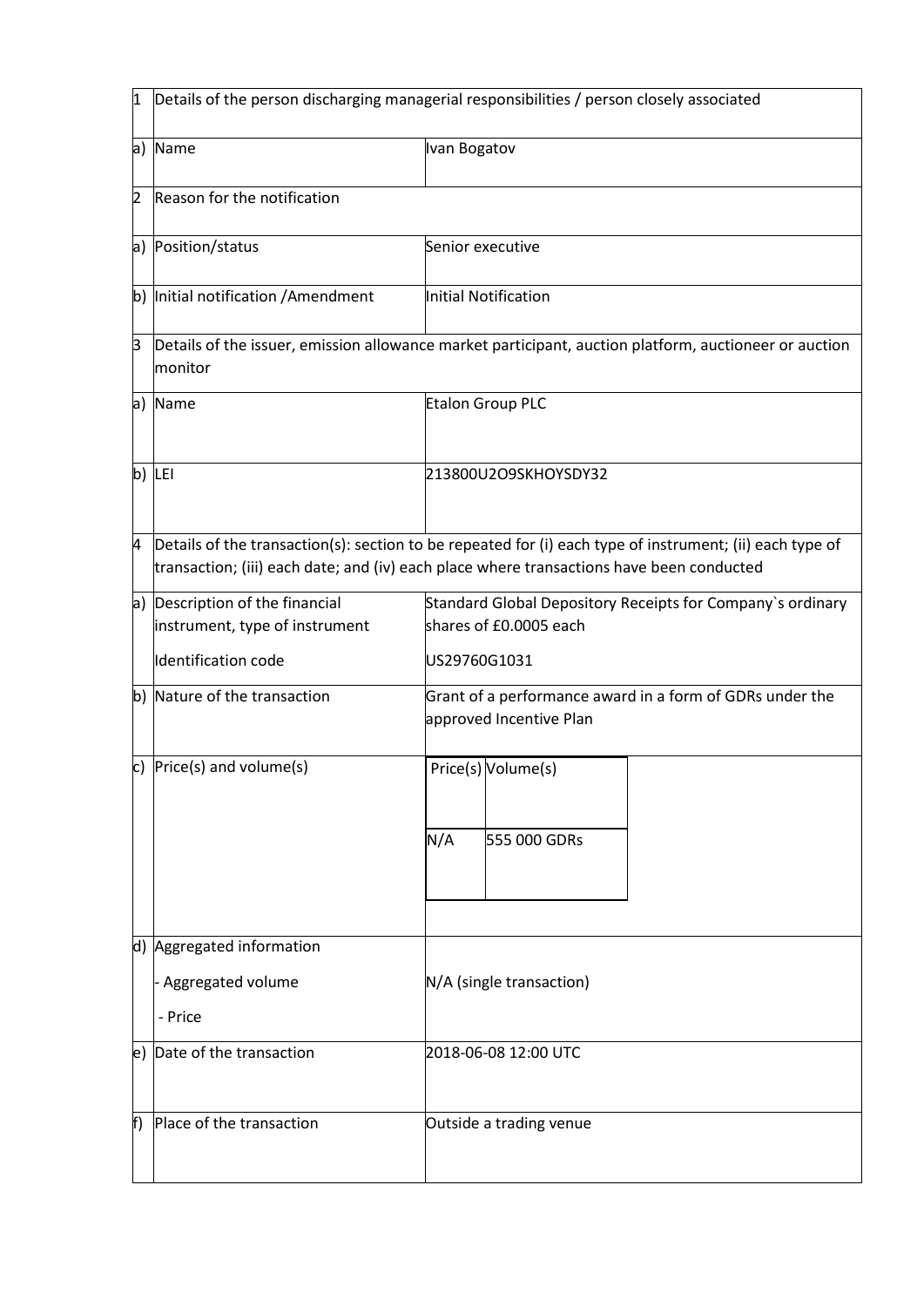| 1   | Details of the person discharging managerial responsibilities / person closely associated    |                                                                                                                                                                                                      |
|-----|----------------------------------------------------------------------------------------------|------------------------------------------------------------------------------------------------------------------------------------------------------------------------------------------------------|
| a   | Name                                                                                         | Gennadiy Shcherbina                                                                                                                                                                                  |
| 2   | Reason for the notification                                                                  |                                                                                                                                                                                                      |
| a)  | Position/status                                                                              | Senior executive                                                                                                                                                                                     |
| b)  | Initial notification / Amendment                                                             | Initial Notification                                                                                                                                                                                 |
| β   | monitor                                                                                      | Details of the issuer, emission allowance market participant, auction platform, auctioneer or auction                                                                                                |
| a)  | Name                                                                                         | Etalon Group PLC                                                                                                                                                                                     |
| b)  | LEI                                                                                          | 213800U2O9SKHOYSDY32                                                                                                                                                                                 |
| 4   |                                                                                              | Details of the transaction(s): section to be repeated for (i) each type of instrument; (ii) each type of<br>transaction; (iii) each date; and (iv) each place where transactions have been conducted |
| a)  | Description of the financial<br>instrument, type of instrument<br><b>Identification code</b> | Standard Global Depository Receipts for Company's ordinary<br>shares of £0.0005 each<br>US29760G1031                                                                                                 |
|     |                                                                                              |                                                                                                                                                                                                      |
| b)  | Nature of the transaction                                                                    | Grant of a performance award in a form of GDRs under the<br>approved Incentive Plan                                                                                                                  |
| c)  | Price(s) and volume(s)                                                                       | Price(s) Volume(s)<br>N/A<br>1 665 000 GDRs                                                                                                                                                          |
|     |                                                                                              |                                                                                                                                                                                                      |
|     | d) Aggregated information                                                                    |                                                                                                                                                                                                      |
|     | Aggregated volume<br>- Price                                                                 | N/A (single transaction)                                                                                                                                                                             |
|     |                                                                                              |                                                                                                                                                                                                      |
| le) | Date of the transaction                                                                      | 2018-06-08 12:00 UTC                                                                                                                                                                                 |
| f)  | Place of the transaction                                                                     | Outside a trading venue                                                                                                                                                                              |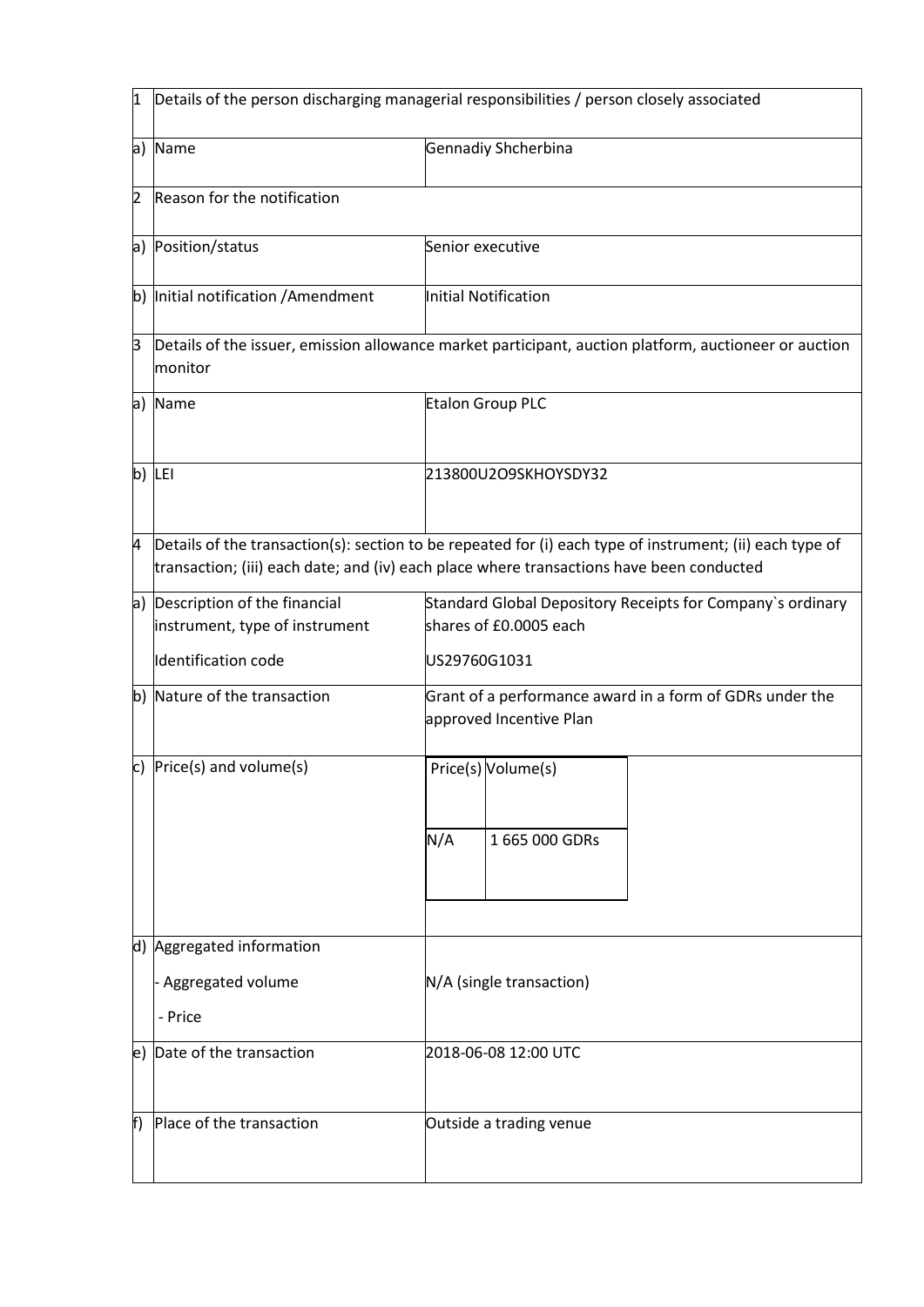| 1  | Details of the person discharging managerial responsibilities / person closely associated |                                                                                                                                                                                                      |
|----|-------------------------------------------------------------------------------------------|------------------------------------------------------------------------------------------------------------------------------------------------------------------------------------------------------|
| a) | Name                                                                                      | Kirill Bagachenko                                                                                                                                                                                    |
| 2  | Reason for the notification                                                               |                                                                                                                                                                                                      |
| a) | Position/status                                                                           | Executive Director, Chief Financial Officer                                                                                                                                                          |
| b) | Initial notification / Amendment                                                          | Initial Notification                                                                                                                                                                                 |
| ß  | monitor                                                                                   | Details of the issuer, emission allowance market participant, auction platform, auctioneer or auction                                                                                                |
| a) | Name                                                                                      | Etalon Group PLC                                                                                                                                                                                     |
| b) | LEI                                                                                       | 213800U2O9SKHOYSDY32                                                                                                                                                                                 |
| 4  |                                                                                           | Details of the transaction(s): section to be repeated for (i) each type of instrument; (ii) each type of<br>transaction; (iii) each date; and (iv) each place where transactions have been conducted |
| a) | Description of the financial<br>instrument, type of instrument                            | Standard Global Depository Receipts for Company's ordinary<br>shares of £0.0005 each                                                                                                                 |
|    | <b>Identification code</b>                                                                | US29760G1031                                                                                                                                                                                         |
| b) | Nature of the transaction                                                                 | Grant of a performance award in a form of GDRs under the<br>approved Incentive Plan                                                                                                                  |
| c) | Price(s) and volume(s)                                                                    | Price(s) Volume(s)<br>N/A<br>1 665 000 GDRs                                                                                                                                                          |
|    | d) Aggregated information<br>Aggregated volume<br>- Price                                 | N/A (single transaction)                                                                                                                                                                             |
|    | e) Date of the transaction                                                                | 2018-06-08 12:00 UTC                                                                                                                                                                                 |
| f) | Place of the transaction                                                                  | Outside a trading venue                                                                                                                                                                              |